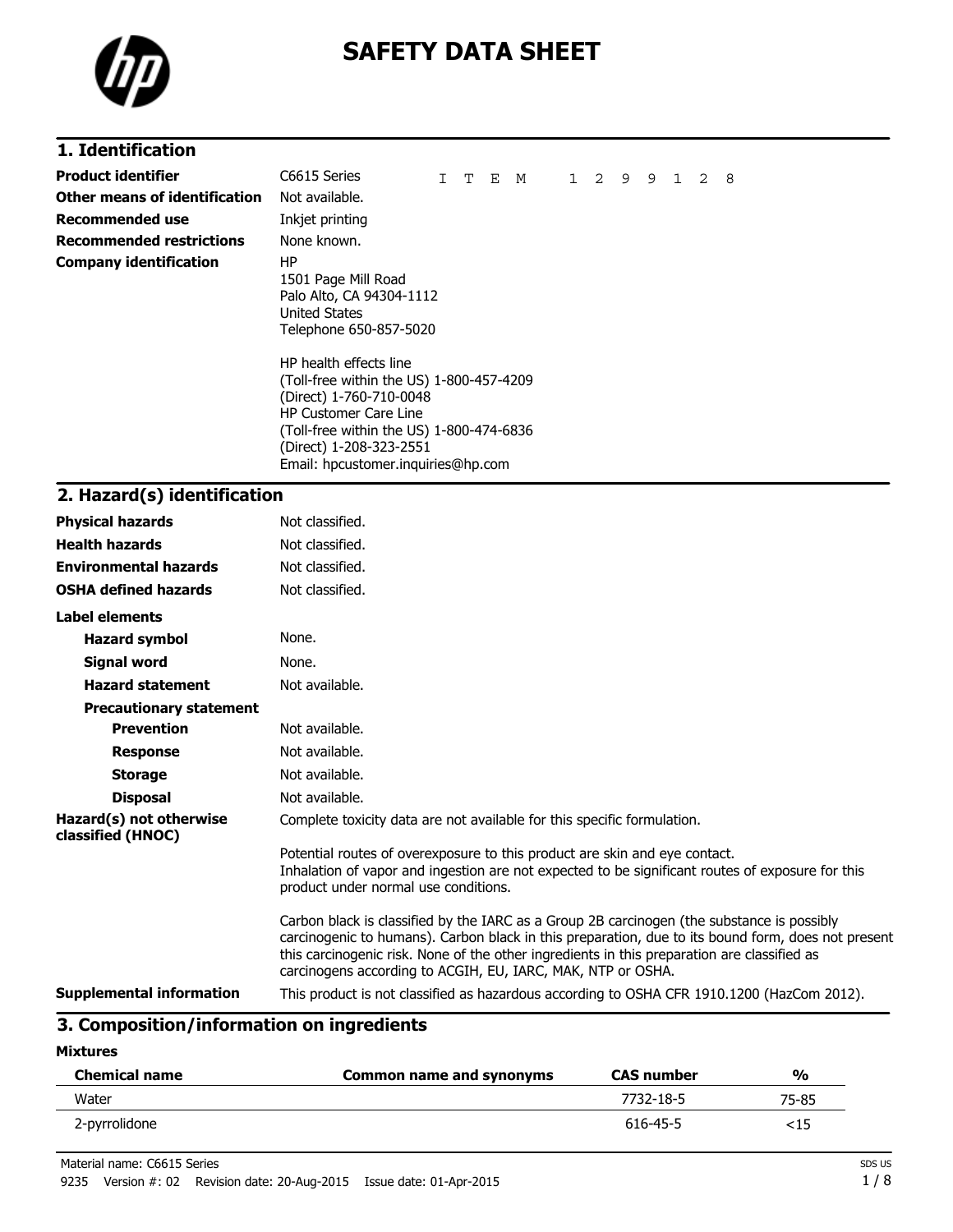| <b>Chemical name</b>                                                             | <b>Common name and synonyms</b>                                                                                                                                                                                                                                                                                                   | <b>CAS number</b> | $\frac{0}{0}$ |  |  |
|----------------------------------------------------------------------------------|-----------------------------------------------------------------------------------------------------------------------------------------------------------------------------------------------------------------------------------------------------------------------------------------------------------------------------------|-------------------|---------------|--|--|
| Carbon black                                                                     |                                                                                                                                                                                                                                                                                                                                   | 1333-86-4         | $<$ 5         |  |  |
| Isopropyl alcohol                                                                |                                                                                                                                                                                                                                                                                                                                   | $67 - 63 - 0$     | 2.5           |  |  |
| <b>Composition comments</b>                                                      | This ink supply contains an aqueous ink formulation.<br>This product has been evaluated using criteria specified in 29 CFR 1910.1200 (Hazard<br>Communication Standard).                                                                                                                                                          |                   |               |  |  |
|                                                                                  | Carbon black is present only in a bound form in this preparation.                                                                                                                                                                                                                                                                 |                   |               |  |  |
| 4. First-aid measures                                                            |                                                                                                                                                                                                                                                                                                                                   |                   |               |  |  |
| <b>Inhalation</b>                                                                | Move to fresh air. If symptoms persist, get medical attention.                                                                                                                                                                                                                                                                    |                   |               |  |  |
| <b>Skin contact</b>                                                              | Wash affected areas thoroughly with mild soap and water. If irritation persists get medical<br>attention.                                                                                                                                                                                                                         |                   |               |  |  |
| Eye contact                                                                      | Do not rub eyes. Immediately flush with large amounts of clean, warm water (low pressure) for at<br>least 15 minutes or until particles are removed. If irritation persists get medical attention.                                                                                                                                |                   |               |  |  |
| <b>Ingestion</b>                                                                 | If ingestion of a large amount does occur, seek medical attention.                                                                                                                                                                                                                                                                |                   |               |  |  |
| <b>Most important</b><br>symptoms/effects, acute and<br>delayed                  | Contact with skin and eyes may result in irritation.                                                                                                                                                                                                                                                                              |                   |               |  |  |
| 5. Fire-fighting measures                                                        |                                                                                                                                                                                                                                                                                                                                   |                   |               |  |  |
| <b>Notes</b>                                                                     | No ignition, sustained combustion or flashing detected using the Sustained Combustibility Test<br>(method in US 49CFR173, Appendix H).                                                                                                                                                                                            |                   |               |  |  |
| Suitable extinguishing media                                                     | CO2, water, dry chemical, or foam                                                                                                                                                                                                                                                                                                 |                   |               |  |  |
| <b>Unsuitable extinguishing</b><br>media                                         | None known.                                                                                                                                                                                                                                                                                                                       |                   |               |  |  |
| <b>Specific hazards arising from</b><br>the chemical                             | Not applicable.                                                                                                                                                                                                                                                                                                                   |                   |               |  |  |
| <b>Special protective equipment</b><br>and precautions for<br>firefighters       | None established.                                                                                                                                                                                                                                                                                                                 |                   |               |  |  |
| <b>Specific methods</b>                                                          | None established.                                                                                                                                                                                                                                                                                                                 |                   |               |  |  |
| <b>General fire hazards</b>                                                      | Contact with skin and eyes may result in irritation.                                                                                                                                                                                                                                                                              |                   |               |  |  |
| 6. Accidental release measures                                                   |                                                                                                                                                                                                                                                                                                                                   |                   |               |  |  |
| <b>Personal precautions,</b><br>protective equipment and<br>emergency procedures | Wear appropriate personal protective equipment.                                                                                                                                                                                                                                                                                   |                   |               |  |  |
| <b>Methods and materials for</b><br>containment and cleaning up                  | Dike the spilled material, where this is possible. Absorb with inert absorbent such as dry clay, sand<br>or diatomaceous earth, commercial sorbents, or recover using pumps. Slowly vacuum or sweep the<br>material into a bag or other sealed container.<br>Dispose of in compliance with federal, state, and local regulations. |                   |               |  |  |
| <b>Environmental precautions</b>                                                 | Do not let product enter drains. Do not flush into surface water or sanitary sewer system.                                                                                                                                                                                                                                        |                   |               |  |  |
| 7. Handling and storage                                                          |                                                                                                                                                                                                                                                                                                                                   |                   |               |  |  |
| <b>Precautions for safe handling</b>                                             | Avoid contact with skin, eyes and clothing.                                                                                                                                                                                                                                                                                       |                   |               |  |  |
| Conditions for safe storage,<br>including any<br>incompatibilities               | Keep out of the reach of children. Keep away from excessive heat or cold.                                                                                                                                                                                                                                                         |                   |               |  |  |
| 8. Exposure controls/personal protection                                         |                                                                                                                                                                                                                                                                                                                                   |                   |               |  |  |
| <b>Occupational exposure limits</b>                                              | US. OSHA Table Z-1 Limits for Air Contaminants (29 CFR 1910.1000)                                                                                                                                                                                                                                                                 |                   |               |  |  |

| <b>Components</b>                       | 03. 0311A Table 2-1 Lillius IVI All Containinants (29 CLK 1910.1000)<br><b>Type</b> | Value              |  |
|-----------------------------------------|-------------------------------------------------------------------------------------|--------------------|--|
| Carbon black (CAS<br>1333-86-4)         | PEL                                                                                 | $3.5 \text{ mg/m}$ |  |
| Isopropyl alcohol (CAS<br>$67 - 63 - 0$ | PEL                                                                                 | 980 mg/m3          |  |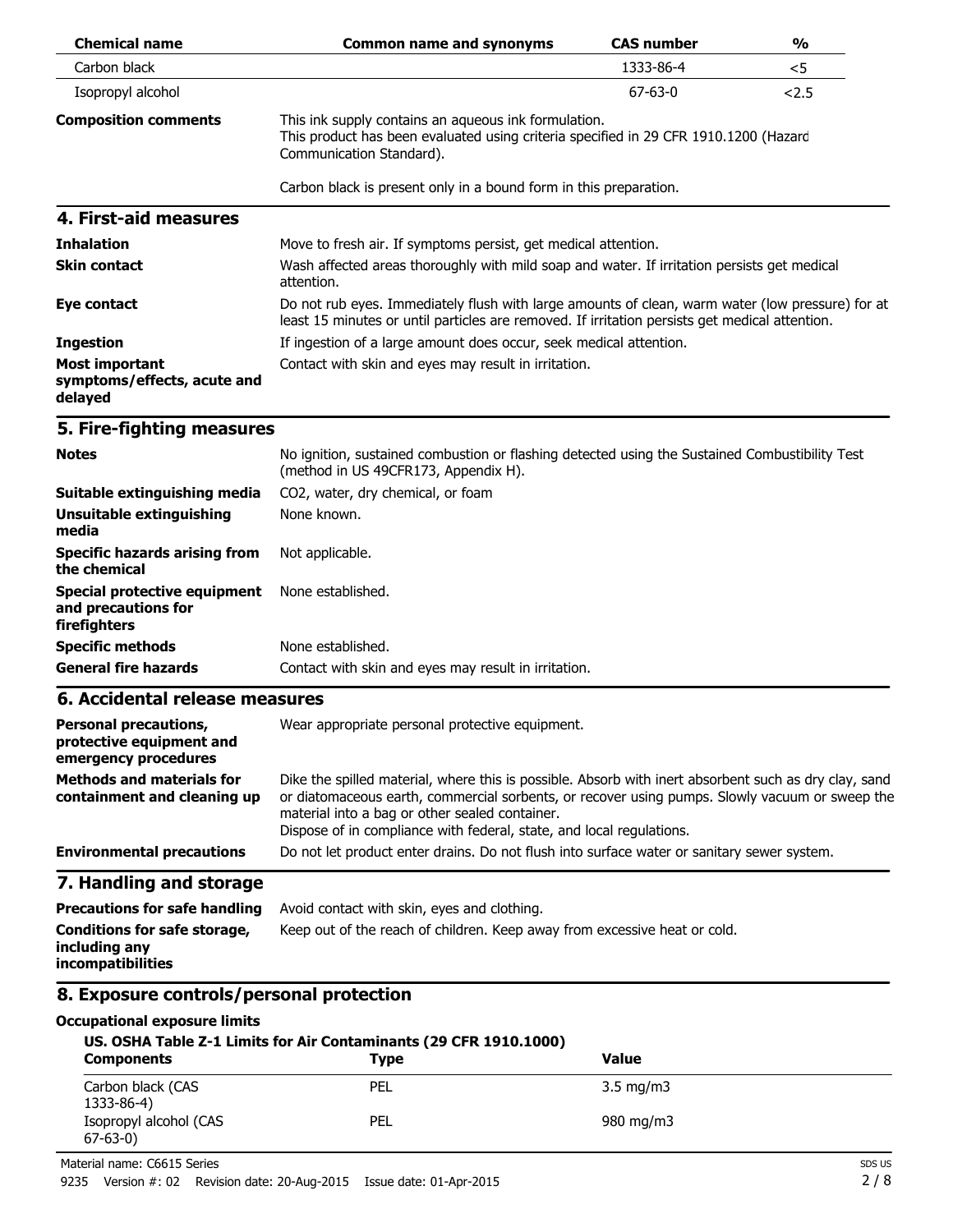# **US. OSHA Table Z-1 Limits for Air Contaminants (29 CFR 1910.1000)**

| <b>Components</b>                                                     | Type                                                                   |                    |                 | <b>Value</b>         |                     |
|-----------------------------------------------------------------------|------------------------------------------------------------------------|--------------------|-----------------|----------------------|---------------------|
|                                                                       |                                                                        |                    |                 | 400 ppm              |                     |
| <b>US. ACGIH Threshold Limit Values</b>                               |                                                                        |                    |                 |                      |                     |
| <b>Components</b>                                                     | <b>Type</b>                                                            |                    |                 | <b>Value</b>         | Form                |
| Carbon black (CAS<br>1333-86-4)                                       | <b>TWA</b>                                                             |                    |                 | $3$ mg/m $3$         | Inhalable fraction. |
| Isopropyl alcohol (CAS<br>$67 - 63 - 0$                               | <b>STEL</b>                                                            |                    |                 | 400 ppm              |                     |
|                                                                       | <b>TWA</b>                                                             |                    |                 | 200 ppm              |                     |
| US. NIOSH: Pocket Guide to Chemical Hazards                           |                                                                        |                    |                 |                      |                     |
| <b>Components</b>                                                     | <b>Type</b>                                                            |                    |                 | <b>Value</b>         |                     |
| Carbon black (CAS<br>1333-86-4)                                       | <b>TWA</b>                                                             |                    |                 | $0.1$ mg/m3          |                     |
| Isopropyl alcohol (CAS<br>$67 - 63 - 0$                               | <b>STEL</b>                                                            |                    |                 | 1225 mg/m3           |                     |
|                                                                       |                                                                        |                    |                 | 500 ppm              |                     |
|                                                                       | <b>TWA</b>                                                             |                    |                 | 980 mg/m3            |                     |
|                                                                       |                                                                        |                    |                 | 400 ppm              |                     |
| <b>Biological limit values</b>                                        |                                                                        |                    |                 |                      |                     |
| <b>ACGIH Biological Exposure Indices</b><br><b>Components</b>         | <b>Value</b>                                                           | <b>Determinant</b> | <b>Specimen</b> | <b>Sampling Time</b> |                     |
|                                                                       |                                                                        |                    |                 | $\ast$               |                     |
| Isopropyl alcohol (CAS<br>$67 - 63 - 0$                               | $40 \text{ mg/l}$                                                      | Acetone            | Urine           |                      |                     |
| * - For sampling details, please see the source document.             |                                                                        |                    |                 |                      |                     |
| <b>Exposure guidelines</b>                                            | Exposure limits have not been established for this product.            |                    |                 |                      |                     |
| <b>Appropriate engineering</b><br>controls                            | Use in a well ventilated area.                                         |                    |                 |                      |                     |
| Individual protection measures, such as personal protective equipment |                                                                        |                    |                 |                      |                     |
| <b>Eye/face protection</b>                                            | Not available.                                                         |                    |                 |                      |                     |
| <b>Skin protection</b>                                                |                                                                        |                    |                 |                      |                     |
| <b>Hand protection</b>                                                | Not available.                                                         |                    |                 |                      |                     |
| <b>Other</b>                                                          | Not available.                                                         |                    |                 |                      |                     |
| <b>Respiratory protection</b>                                         | Not available.                                                         |                    |                 |                      |                     |
| <b>Thermal hazards</b>                                                | Not available.                                                         |                    |                 |                      |                     |
| <b>General hygiene</b><br>considerations                              | Handle in accordance with good industrial hygiene and safety practice. |                    |                 |                      |                     |
| 9. Physical and chemical properties                                   |                                                                        |                    |                 |                      |                     |
| <b>Appearance</b>                                                     |                                                                        |                    |                 |                      |                     |
| <b>Physical state</b>                                                 | Liquid.                                                                |                    |                 |                      |                     |
| <b>Color</b>                                                          | Black.                                                                 |                    |                 |                      |                     |
| Odor                                                                  | Not available.                                                         |                    |                 |                      |                     |
| <b>Odor threshold</b>                                                 | Not available.                                                         |                    |                 |                      |                     |
| pH                                                                    | $7.8 - 8.4$                                                            |                    |                 |                      |                     |
| <b>Melting point/freezing point</b>                                   | Not available.                                                         |                    |                 |                      |                     |
| <b>Initial boiling point and</b><br>boiling range                     | 200 °F (93.33 °C)                                                      |                    |                 |                      |                     |
| <b>Flash point</b>                                                    | 131.0 - 136.0 °F (55.0 - 57.8 °C)                                      |                    |                 |                      |                     |
| <b>Evaporation rate</b>                                               | Not determined                                                         |                    |                 |                      |                     |
| <b>Flammability (solid, gas)</b>                                      | Not available.                                                         |                    |                 |                      |                     |
|                                                                       |                                                                        |                    |                 |                      |                     |

Material name: C6615 Series 9235 Version #: 02 Revision date: 20-Aug-2015 Issue date: 01-Apr-2015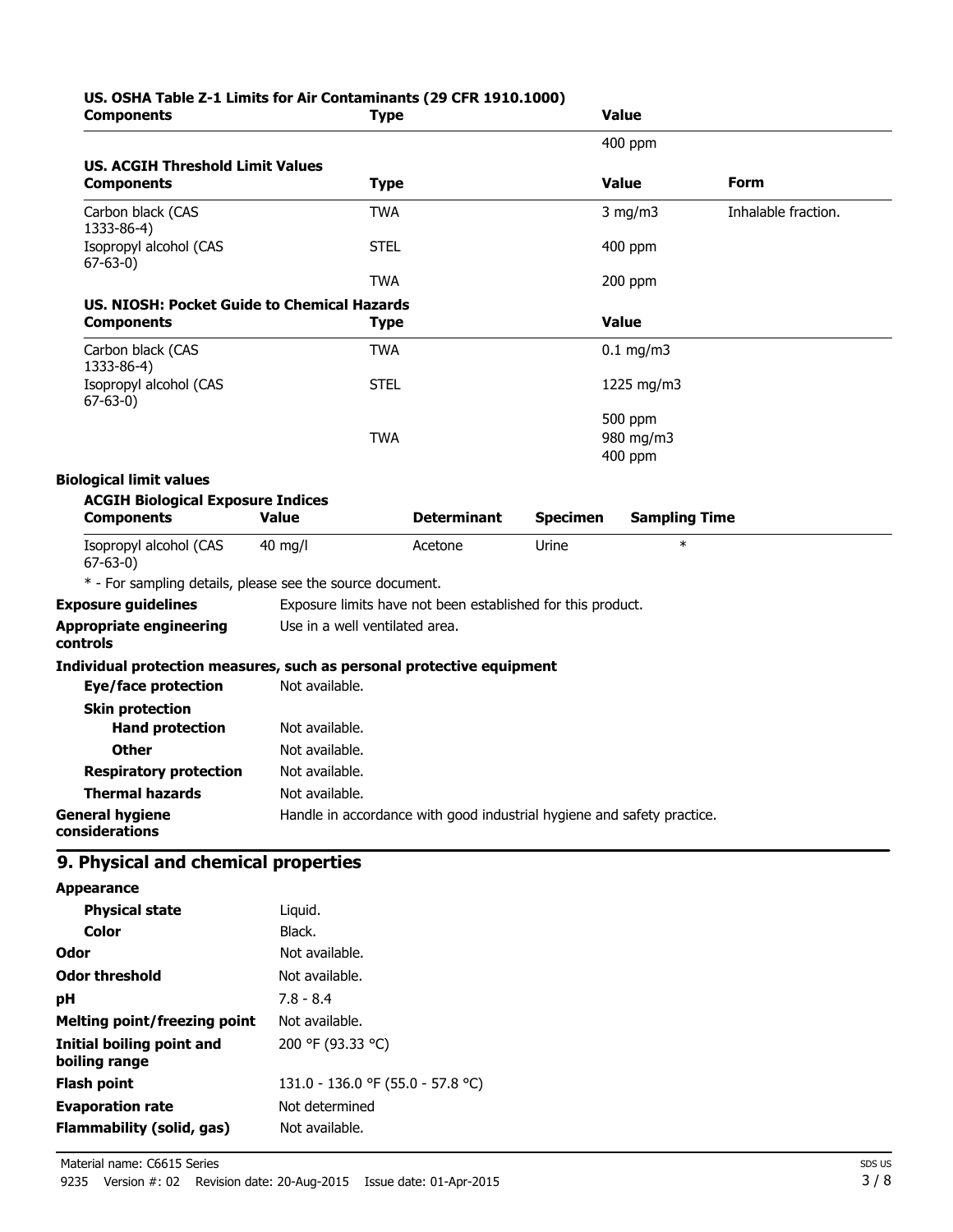#### **Upper/lower flammability or explosive limits**

| Flammability limit - lower Not available.<br>(9/6) |                                                           |
|----------------------------------------------------|-----------------------------------------------------------|
| <b>Flammability limit -</b><br>upper $(\% )$       | Not available.                                            |
| <b>Explosive limit - lower</b><br>(%)              | Not available.                                            |
| <b>Explosive limit - upper</b><br>(%)              | Not available.                                            |
| Vapor pressure                                     | Not determined                                            |
| Solubility(ies)                                    |                                                           |
| <b>Solubility (water)</b>                          | Soluble in water                                          |
| <b>Partition coefficient</b><br>(n-octanol/water)  | Not determined                                            |
| <b>Auto-ignition temperature</b>                   | Not available.                                            |
| <b>Decomposition temperature</b>                   | Not available.                                            |
| <b>Viscosity</b>                                   | $> 2$ cp                                                  |
| <b>Other information</b>                           |                                                           |
| <b>Specific gravity</b>                            | $1 - 1.2$                                                 |
| <b>Other information</b>                           | For other VOC regulatory data/information see Section 15. |
| VOC (Weight %)                                     | $< 116.6$ g/l                                             |
|                                                    |                                                           |

## **10. Stability and reactivity**

| <b>Reactivity</b><br><b>Chemical stability</b><br><b>Possibility of hazardous</b><br>reactions | Not available.<br>Stable under recommended storage conditions.<br>Will not occur.           |
|------------------------------------------------------------------------------------------------|---------------------------------------------------------------------------------------------|
| <b>Conditions to avoid</b>                                                                     | Not available.                                                                              |
| <b>Incompatible materials</b>                                                                  | Incompatible with strong bases and oxidizing agents.                                        |
| <b>Hazardous decomposition</b>                                                                 | Upon decomposition, this product may yield gaseous nitrogen oxides, carbon monoxide, carbon |
| products                                                                                       | dioxide and/or low molecular weight hydrocarbons.                                           |

### **11. Toxicological information**

| Symptoms related to the<br>physical, chemical and<br>toxicological characteristics | Not available.                                                                                                                                                                                                                                                                                                                                                                                                                                    |  |  |  |  |
|------------------------------------------------------------------------------------|---------------------------------------------------------------------------------------------------------------------------------------------------------------------------------------------------------------------------------------------------------------------------------------------------------------------------------------------------------------------------------------------------------------------------------------------------|--|--|--|--|
| <b>Information on toxicological effects</b>                                        |                                                                                                                                                                                                                                                                                                                                                                                                                                                   |  |  |  |  |
| <b>Acute toxicity</b>                                                              | Based on available data, the classification criteria are not met.                                                                                                                                                                                                                                                                                                                                                                                 |  |  |  |  |
| <b>Skin corrosion/irritation</b>                                                   | Based on available data, the classification criteria are not met.                                                                                                                                                                                                                                                                                                                                                                                 |  |  |  |  |
| Serious eye damage/eye<br><i>irritation</i>                                        | Based on available data, the classification criteria are not met.                                                                                                                                                                                                                                                                                                                                                                                 |  |  |  |  |
| Respiratory or skin sensitization                                                  |                                                                                                                                                                                                                                                                                                                                                                                                                                                   |  |  |  |  |
| <b>Respiratory sensitization</b>                                                   | Based on available data, the classification criteria are not met.                                                                                                                                                                                                                                                                                                                                                                                 |  |  |  |  |
| <b>Skin sensitization</b>                                                          | Based on available data, the classification criteria are not met.                                                                                                                                                                                                                                                                                                                                                                                 |  |  |  |  |
| <b>Germ cell mutagenicity</b>                                                      | Based on available data, the classification criteria are not met.                                                                                                                                                                                                                                                                                                                                                                                 |  |  |  |  |
| <b>Carcinogenicity</b>                                                             | Based on available data, the classification criteria are not met.                                                                                                                                                                                                                                                                                                                                                                                 |  |  |  |  |
|                                                                                    | Carbon black is classified as a carcinogen by the IARC (possibly carcinogenic to humans, Group<br>2B) and by the State of California under Proposition 65. In their evaluations of carbon black, both<br>organizations indicate that exposure to carbon black, per se, does not occur when it remains<br>bound within a product matrix, specifically, rubber, ink, or paint. Carbon black is present only in a<br>bound form in this preparation. |  |  |  |  |
|                                                                                    | <b>IARC Monographs. Overall Evaluation of Carcinogenicity</b>                                                                                                                                                                                                                                                                                                                                                                                     |  |  |  |  |
| Carbon black (CAS 1333-86-4)                                                       | 2B Possibly carcinogenic to humans.                                                                                                                                                                                                                                                                                                                                                                                                               |  |  |  |  |
|                                                                                    | the state of the contract of the contract of the contract of the contract of the contract of the contract of the contract of the contract of the contract of the contract of the contract of the contract of the contract of t                                                                                                                                                                                                                    |  |  |  |  |

## **Reproductive toxicity** Based on available data, the classification criteria are not met.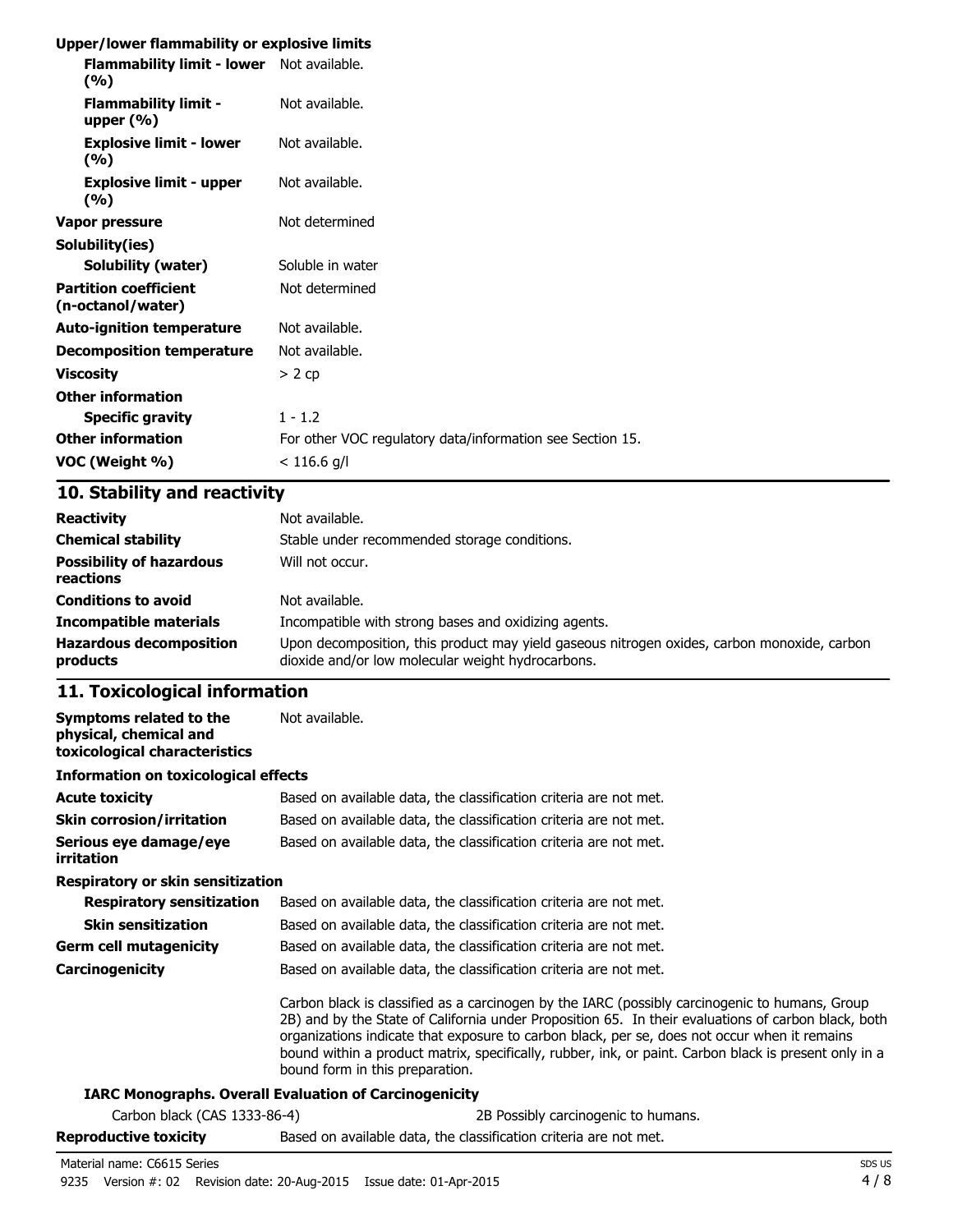| Specific target organ toxicity<br>- single exposure          | Based on available data, the classification criteria are not met.                                                                                               |                                                                   |  |  |  |  |
|--------------------------------------------------------------|-----------------------------------------------------------------------------------------------------------------------------------------------------------------|-------------------------------------------------------------------|--|--|--|--|
| <b>Specific target organ toxicity</b><br>- repeated exposure | Based on available data, the classification criteria are not met.                                                                                               |                                                                   |  |  |  |  |
| <b>Aspiration hazard</b>                                     |                                                                                                                                                                 | Based on available data, the classification criteria are not met. |  |  |  |  |
| <b>Further information</b>                                   | Complete toxicity data are not available for this specific formulation<br>Refer to Section 2 for potential health effects and Section 4 for first aid measures. |                                                                   |  |  |  |  |
| <b>Components</b>                                            | <b>Species</b>                                                                                                                                                  | <b>Test Results</b>                                               |  |  |  |  |
| 2-pyrrolidone (CAS 616-45-5)                                 |                                                                                                                                                                 |                                                                   |  |  |  |  |
| <b>Acute</b>                                                 |                                                                                                                                                                 |                                                                   |  |  |  |  |
| <b>Oral</b>                                                  |                                                                                                                                                                 |                                                                   |  |  |  |  |
| LD50                                                         | Guinea pig                                                                                                                                                      | 6500 mg/kg                                                        |  |  |  |  |
|                                                              | Rat                                                                                                                                                             | 6500 mg/kg                                                        |  |  |  |  |
| Carbon black (CAS 1333-86-4)                                 |                                                                                                                                                                 |                                                                   |  |  |  |  |
| <b>Acute</b>                                                 |                                                                                                                                                                 |                                                                   |  |  |  |  |
| <b>Oral</b>                                                  |                                                                                                                                                                 |                                                                   |  |  |  |  |
| LD50                                                         | Rat                                                                                                                                                             | > 8000 mg/kg                                                      |  |  |  |  |
| Isopropyl alcohol (CAS 67-63-0)                              |                                                                                                                                                                 |                                                                   |  |  |  |  |
| <b>Acute</b>                                                 |                                                                                                                                                                 |                                                                   |  |  |  |  |
| <b>Dermal</b>                                                |                                                                                                                                                                 |                                                                   |  |  |  |  |
| LD50                                                         | Rabbit                                                                                                                                                          | 12800 mg/kg                                                       |  |  |  |  |
| <b>Oral</b>                                                  |                                                                                                                                                                 |                                                                   |  |  |  |  |
| LD50                                                         | Dog                                                                                                                                                             | 4797 mg/kg                                                        |  |  |  |  |
|                                                              | Mouse                                                                                                                                                           | 3600 mg/kg                                                        |  |  |  |  |
|                                                              | Rabbit                                                                                                                                                          | 5.03 g/kg                                                         |  |  |  |  |
|                                                              | Rat                                                                                                                                                             | 4.7 g/kg                                                          |  |  |  |  |
| Other                                                        |                                                                                                                                                                 |                                                                   |  |  |  |  |
| LD50                                                         | Mouse                                                                                                                                                           | 1509 mg/kg                                                        |  |  |  |  |
|                                                              | Rat                                                                                                                                                             | 1099 mg/kg                                                        |  |  |  |  |

## **12. Ecological information**

Aquatic toxicity **Aquatic toxicity** Not expected to be harmful to aquatic organisms.

| <b>Ecotoxicity</b>              |                  |                                                                                                 |                         |
|---------------------------------|------------------|-------------------------------------------------------------------------------------------------|-------------------------|
| <b>Product</b>                  |                  | <b>Species</b>                                                                                  | <b>Test Results</b>     |
| C6615 Series (CAS Mixture)      |                  |                                                                                                 |                         |
| Aquatic                         |                  |                                                                                                 |                         |
| Acute                           |                  |                                                                                                 |                         |
| <b>Fish</b>                     | <b>LC50</b>      | Fathead minnow (Pimephales promelas) > 750 mg/l, 96 hours                                       |                         |
| <b>Components</b>               |                  | <b>Species</b>                                                                                  | <b>Test Results</b>     |
| 2-pyrrolidone (CAS 616-45-5)    |                  |                                                                                                 |                         |
| Aquatic                         |                  |                                                                                                 |                         |
| Crustacea                       | <b>EC50</b>      | Water flea (Daphnia pulex)                                                                      | 13.21 mg/l, 48 hours    |
| Isopropyl alcohol (CAS 67-63-0) |                  |                                                                                                 |                         |
| <b>Aquatic</b>                  |                  |                                                                                                 |                         |
| Fish                            | LC50             | Bluegill (Lepomis macrochirus)                                                                  | > 1400 mg/l, 96 hours   |
| Acute                           |                  |                                                                                                 |                         |
| Algae                           | EC <sub>50</sub> | Algae                                                                                           | $> 1000$ mg/l, 72 hours |
| Crustacea                       | <b>EC50</b>      | Daphnia                                                                                         | 13299 mg/l, 48 hours    |
| <b>Fish</b>                     | <b>LC50</b>      | Fathead minnow (Pimephales promelas)                                                            | 9460 mg/l, 96 hours     |
|                                 |                  | <b>Persistence and degradability</b> No data is available on the degradability of this product. |                         |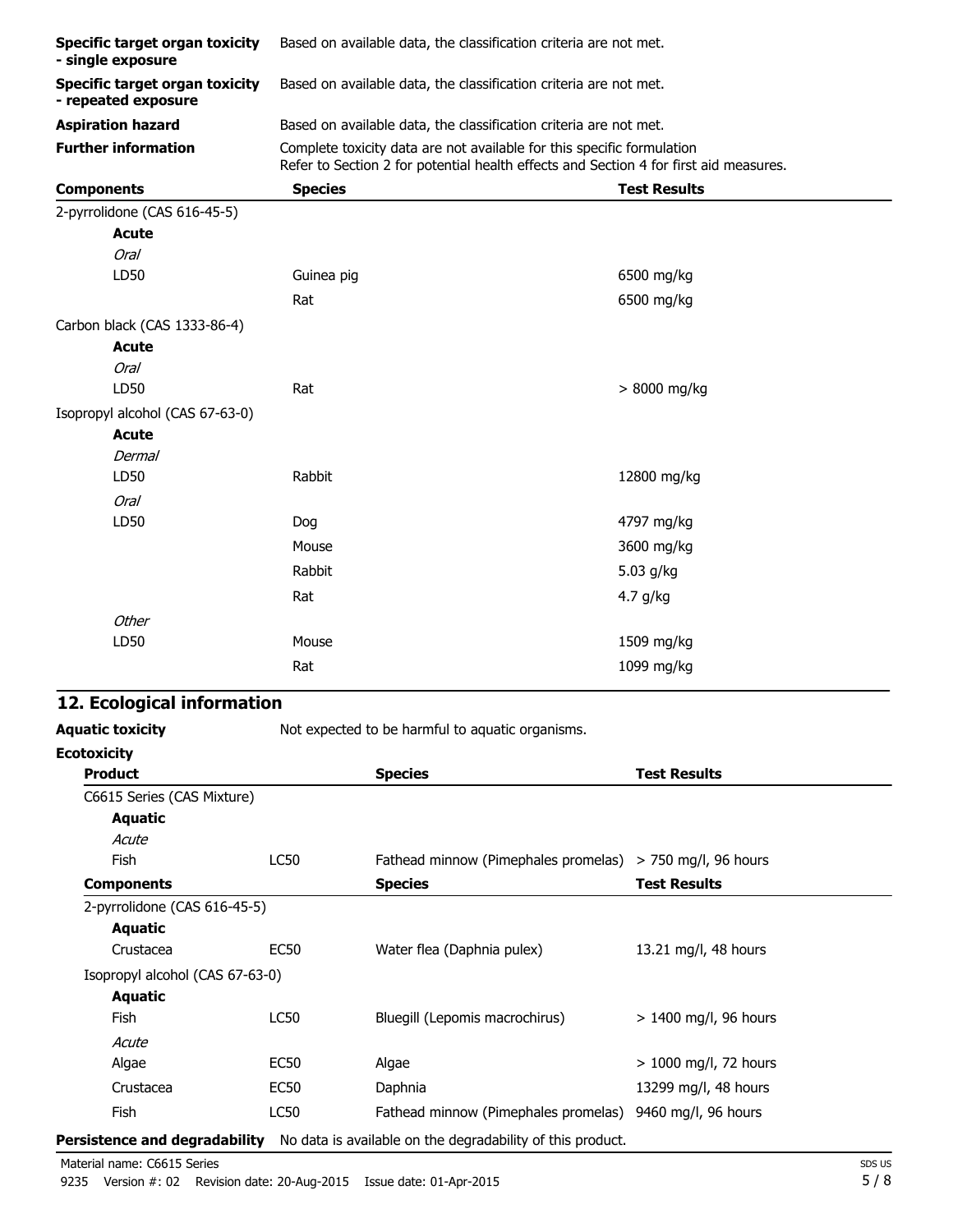| <b>Bioaccumulative potential</b>                              | Not available.                                                                                                                                                                                                                                                                                                                                                                      |  |  |  |
|---------------------------------------------------------------|-------------------------------------------------------------------------------------------------------------------------------------------------------------------------------------------------------------------------------------------------------------------------------------------------------------------------------------------------------------------------------------|--|--|--|
| Partition coefficient n-octanol / water (log Kow)             |                                                                                                                                                                                                                                                                                                                                                                                     |  |  |  |
| 2-pyrrolidone<br>Isopropyl alcohol                            | $-0.85$<br>0.05                                                                                                                                                                                                                                                                                                                                                                     |  |  |  |
| <b>Mobility in soil</b>                                       | Not available.                                                                                                                                                                                                                                                                                                                                                                      |  |  |  |
| <b>Other adverse effects</b>                                  | Not available.                                                                                                                                                                                                                                                                                                                                                                      |  |  |  |
|                                                               |                                                                                                                                                                                                                                                                                                                                                                                     |  |  |  |
| 13. Disposal considerations                                   |                                                                                                                                                                                                                                                                                                                                                                                     |  |  |  |
| <b>Disposal instructions</b>                                  | Do not allow this material to drain into sewers/water supplies.<br>Dispose of waste material according to Local, State, Federal, and Provincial Environmental<br>Regulations.                                                                                                                                                                                                       |  |  |  |
|                                                               | HP's Planet Partners (trademark) supplies recycling program enables simple, convenient recycling of<br>HP original inkjet and LaserJet supplies. For more information and to determine if this service is<br>available in your location, please visit http://www.hp.com/recycle.                                                                                                    |  |  |  |
| <b>Contaminated packaging</b>                                 | No special precautions.                                                                                                                                                                                                                                                                                                                                                             |  |  |  |
| 14. Transport information                                     |                                                                                                                                                                                                                                                                                                                                                                                     |  |  |  |
| <b>DOT</b>                                                    |                                                                                                                                                                                                                                                                                                                                                                                     |  |  |  |
| Not regulated as dangerous goods.                             |                                                                                                                                                                                                                                                                                                                                                                                     |  |  |  |
| <b>IATA</b>                                                   |                                                                                                                                                                                                                                                                                                                                                                                     |  |  |  |
| Not regulated as dangerous goods.                             |                                                                                                                                                                                                                                                                                                                                                                                     |  |  |  |
| <b>IMDG</b>                                                   |                                                                                                                                                                                                                                                                                                                                                                                     |  |  |  |
| Not regulated as dangerous goods.                             |                                                                                                                                                                                                                                                                                                                                                                                     |  |  |  |
| <b>ADR</b>                                                    |                                                                                                                                                                                                                                                                                                                                                                                     |  |  |  |
| Not regulated as dangerous goods.                             |                                                                                                                                                                                                                                                                                                                                                                                     |  |  |  |
| <b>Further information</b>                                    | Not a dangerous good under DOT, IATA, ADR, IMDG, or RID.                                                                                                                                                                                                                                                                                                                            |  |  |  |
|                                                               | No ignition, sustained combustion, or flashing detected, using the Sustained Combustibility Test<br>prescribed in the UN Manual of Tests and Criteria, Part III subsection 32.5.2. Refer to Dangerous<br>Goods Regulations Section 3.3.1.3.<br>No ignition, sustained combustion or flashing detected using the sustained combustibility test<br>(method in US CFR173, Appendix H). |  |  |  |
| 15. Regulatory information                                    |                                                                                                                                                                                                                                                                                                                                                                                     |  |  |  |
| <b>US federal regulations</b>                                 | US TSCA 12(b): Does not contain listed chemicals.                                                                                                                                                                                                                                                                                                                                   |  |  |  |
|                                                               | TSCA Section 12(b) Export Notification (40 CFR 707, Subpt. D)                                                                                                                                                                                                                                                                                                                       |  |  |  |
| Not regulated.                                                | <b>CERCLA Hazardous Substance List (40 CFR 302.4)</b>                                                                                                                                                                                                                                                                                                                               |  |  |  |
| Not listed.<br><b>SARA 304 Emergency release notification</b> |                                                                                                                                                                                                                                                                                                                                                                                     |  |  |  |
| Not regulated.                                                | OSHA Specifically Regulated Substances (29 CFR 1910.1001-1050)                                                                                                                                                                                                                                                                                                                      |  |  |  |
| Not listed.                                                   |                                                                                                                                                                                                                                                                                                                                                                                     |  |  |  |
| <b>Hazard categories</b>                                      | <b>Superfund Amendments and Reauthorization Act of 1986 (SARA)</b><br>Immediate Hazard - No<br>Delayed Hazard - No<br>Fire Hazard - No<br>Pressure Hazard - No<br>Reactivity Hazard - No                                                                                                                                                                                            |  |  |  |
| <b>SARA 302 Extremely hazardous substance</b>                 |                                                                                                                                                                                                                                                                                                                                                                                     |  |  |  |
| Not listed.                                                   |                                                                                                                                                                                                                                                                                                                                                                                     |  |  |  |
| <b>SARA 311/312</b><br><b>Hazardous chemical</b>              | No                                                                                                                                                                                                                                                                                                                                                                                  |  |  |  |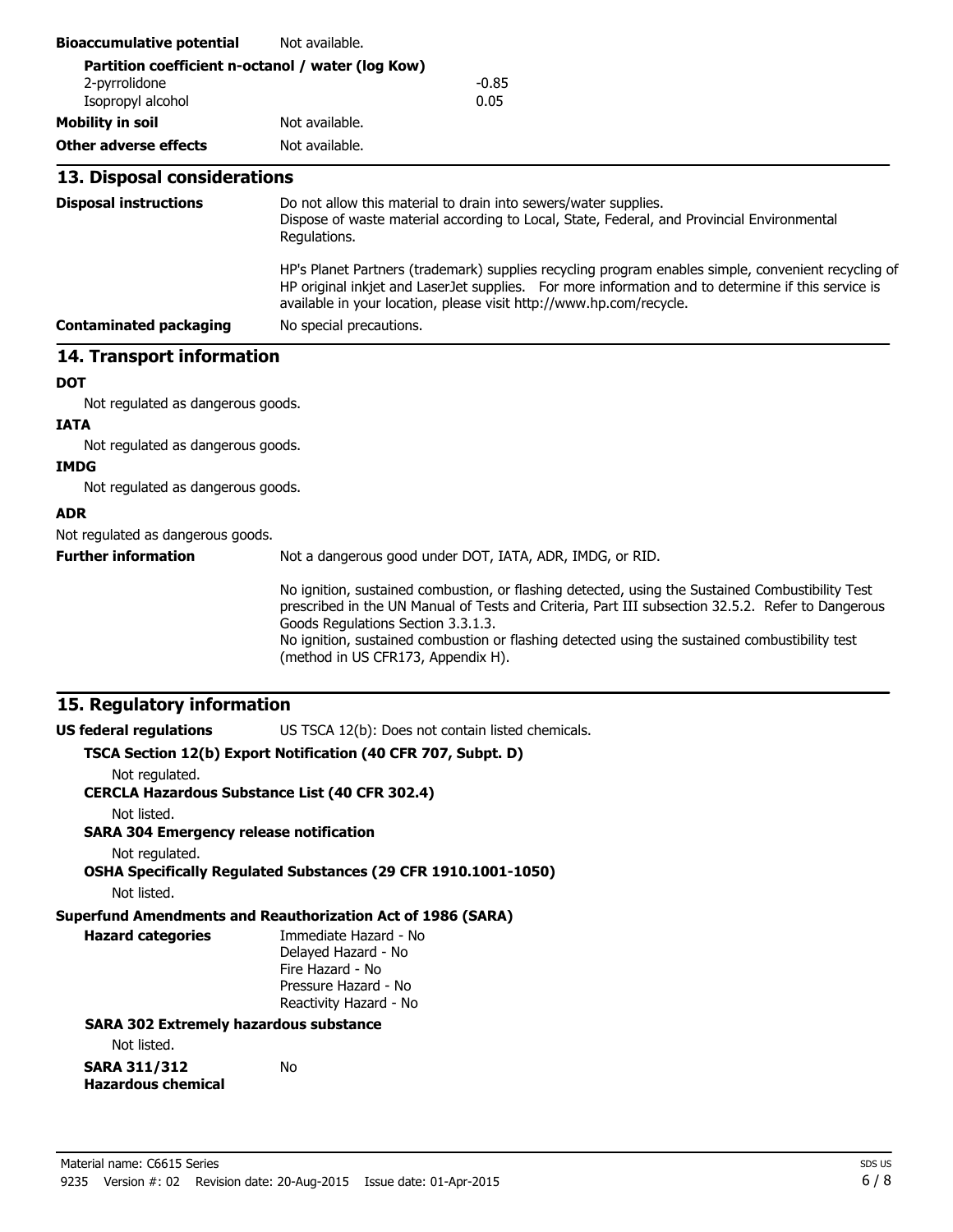| <b>Other federal regulations</b><br><b>Safe Drinking Water Act</b>                                                             | Not regulated.                                                                                                                                                                                                                                                                                                                                                                                                                                                                                                       |  |
|--------------------------------------------------------------------------------------------------------------------------------|----------------------------------------------------------------------------------------------------------------------------------------------------------------------------------------------------------------------------------------------------------------------------------------------------------------------------------------------------------------------------------------------------------------------------------------------------------------------------------------------------------------------|--|
| (SDWA)                                                                                                                         |                                                                                                                                                                                                                                                                                                                                                                                                                                                                                                                      |  |
| <b>US state regulations</b>                                                                                                    |                                                                                                                                                                                                                                                                                                                                                                                                                                                                                                                      |  |
| <b>US. Massachusetts RTK - Substance List</b>                                                                                  |                                                                                                                                                                                                                                                                                                                                                                                                                                                                                                                      |  |
| 2-pyrrolidone (CAS 616-45-5)<br>Carbon black (CAS 1333-86-4)<br>Isopropyl alcohol (CAS 67-63-0)                                |                                                                                                                                                                                                                                                                                                                                                                                                                                                                                                                      |  |
|                                                                                                                                | US. New Jersey Worker and Community Right-to-Know Act                                                                                                                                                                                                                                                                                                                                                                                                                                                                |  |
| Carbon black (CAS 1333-86-4)<br>Isopropyl alcohol (CAS 67-63-0)                                                                | US. Pennsylvania Worker and Community Right-to-Know Law                                                                                                                                                                                                                                                                                                                                                                                                                                                              |  |
| 2-pyrrolidone (CAS 616-45-5)<br>Carbon black (CAS 1333-86-4)<br>Isopropyl alcohol (CAS 67-63-0)<br><b>US. Rhode Island RTK</b> |                                                                                                                                                                                                                                                                                                                                                                                                                                                                                                                      |  |
| Isopropyl alcohol (CAS 67-63-0)                                                                                                |                                                                                                                                                                                                                                                                                                                                                                                                                                                                                                                      |  |
| <b>US. California Proposition 65</b>                                                                                           |                                                                                                                                                                                                                                                                                                                                                                                                                                                                                                                      |  |
|                                                                                                                                | US - California Proposition 65 - CRT: Listed date/Carcinogenic substance                                                                                                                                                                                                                                                                                                                                                                                                                                             |  |
| 1333-86-4)                                                                                                                     | CARBON BLACK (AIRBORNE, UNBOUND PARTICLES Listed: February 21, 2003<br>OF RESPIRABLE SIZE [<= 10 MICROMETERS]) (CAS                                                                                                                                                                                                                                                                                                                                                                                                  |  |
| <b>Other information</b>                                                                                                       | VOC content (less water, less exempt compounds) = $<$ 592.5 g/L (U.S. requirement, not for<br>emissions)<br>VOC data based on formulation (Organic compounds minus solids)                                                                                                                                                                                                                                                                                                                                           |  |
| <b>Regulatory information</b>                                                                                                  | All chemical substances in this HP product have been notified or are exempt from notification under<br>chemical substances notification laws in the following countries: US (TSCA), EU (EINECS/ELINCS),<br>Switzerland, Canada (DSL/NDSL), Australia, Japan, Philippines, South Korea, New Zealand, and<br>China.                                                                                                                                                                                                    |  |
|                                                                                                                                | 16. Other information, including date of preparation or last revision                                                                                                                                                                                                                                                                                                                                                                                                                                                |  |
| <b>Issue date</b>                                                                                                              | 01-Apr-2015                                                                                                                                                                                                                                                                                                                                                                                                                                                                                                          |  |
| <b>Revision date</b>                                                                                                           | 20-Aug-2015                                                                                                                                                                                                                                                                                                                                                                                                                                                                                                          |  |
| <b>Version #</b>                                                                                                               | 02                                                                                                                                                                                                                                                                                                                                                                                                                                                                                                                   |  |
| <b>Disclaimer</b>                                                                                                              | This Safety Data Sheet document is provided without charge to customers of HP. Data is the most<br>current known to HP at the time of preparation of this document and is believed to be accurate. It<br>should not be construed as guaranteeing specific properties of the products as described or<br>suitability for a particular application. This document was prepared to the requirements of the<br>jurisdiction specified in Section 1 above and may not meet regulatory requirements in other<br>countries. |  |
| <b>Manufacturer information</b>                                                                                                | <b>HP</b><br>1501 Page Mill Road<br>Palo Alto, CA 94304-1112 US                                                                                                                                                                                                                                                                                                                                                                                                                                                      |  |

Direct 1-650-857-5020